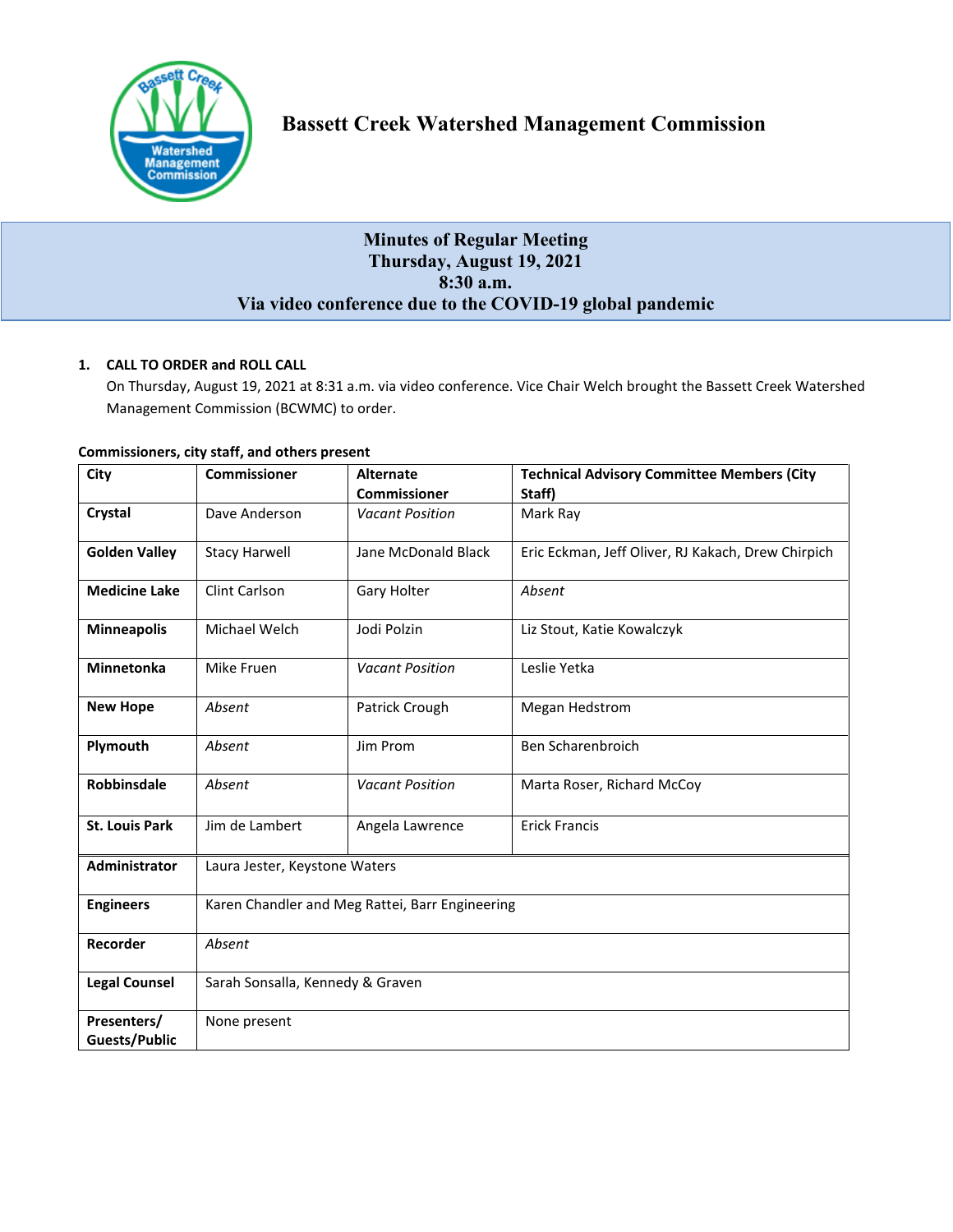# **2. PUBLIC FORUM ON NON-AGENDA ITEMS**

No members of the public were present for the public forum.

# **3. APPROVAL OF AGENDA**

**MOTION:** Commissioner de Lambert moved to approve the agenda. Commissioner Carlson seconded the motion. Upon a roll call vote, the motion carried 7-0, with the cities of Plymouth and Robbinsdale absent from the vote.

Vice Chair Welch made three suggestions for running a smooth meeting: make a motion and a second before having discussions, mute when not speaking and saving the chat for logistical items.

# **4. CONSENT AGENDA**

The following items were approved as part of the consent agenda. Item 4A was pulled from the agenda for further review and discussion.

- B. Acceptance of August 2021 Financial Report
- C. Approval of Payment of Invoices
	- i. Keystone Waters, LLC July 2021 Administrator Services
	- ii. Keystone Waters, LLC July 2021 Expenses
	- iii. Barr Engineering July 2021 Engineering Services
	- iv. We All Need Food and Water July 2021 Administrative and Education Services
	- v. Kennedy & Graven June 2021 Legal Services
	- vi. Stantec July WOMP Services
	- vii. Redpath June Accounting Services
	- viii. Talbott Promotions Dog Waste Bag Dispensers
- D. Approval of West Metro Water Alliance Updated Education and Outreach Plan

The general and construction account balances reported in the August 2021 Financial Report are as follows:

| <b>Current Assets</b>         | Capital Improvement<br><b>Projects</b> | <b>General Fund</b> | <b>TOTAL</b> |
|-------------------------------|----------------------------------------|---------------------|--------------|
| Checking                      | 354,473.23                             | 134,728.62          | 521,473.85   |
| 4MP Fund Investment           | 3,501,105.22                           | 262.12              | 3,501,367.34 |
| 4M Fund Investment            | 1,483,511.82                           | 37.42               | 1,483,549.24 |
| <b>Total Checking/Savings</b> | 5,339,090.27                           | 135,028.16          | 5,506,390.43 |
| August 2021                   |                                        |                     |              |

**MOTION:** Commissioner Carlson moved to approve the consent agenda as amended. Commissioner de Lambert seconded the motion. Upon a roll call vote, the motion carried 7-0, with the cities of Plymouth and Robbinsdale absent from the vote.

**4A.** Minutes of the July 15, 2021 Minutes – Commissioner Welch requested minor changes in a few areas.

**MOTION:** Alternate Commissioner Crough moved to approve the minutes of the July 15, 2021 BCWMC meeting. Commissioner Carlson seconded the motion. Upon a roll call vote, the motion carried 7-0, with the cities of Plymouth and Robbinsdale absent from the vote.

# **5. BUSINESS**

## **A. Receive Presentation on 2020 Lake Monitoring Results**

Commission Engineer Chandler introduced Meg Rattei to present the 2020 monitoring results on Sweeney Lake, Twin Lake and Medicine Lake.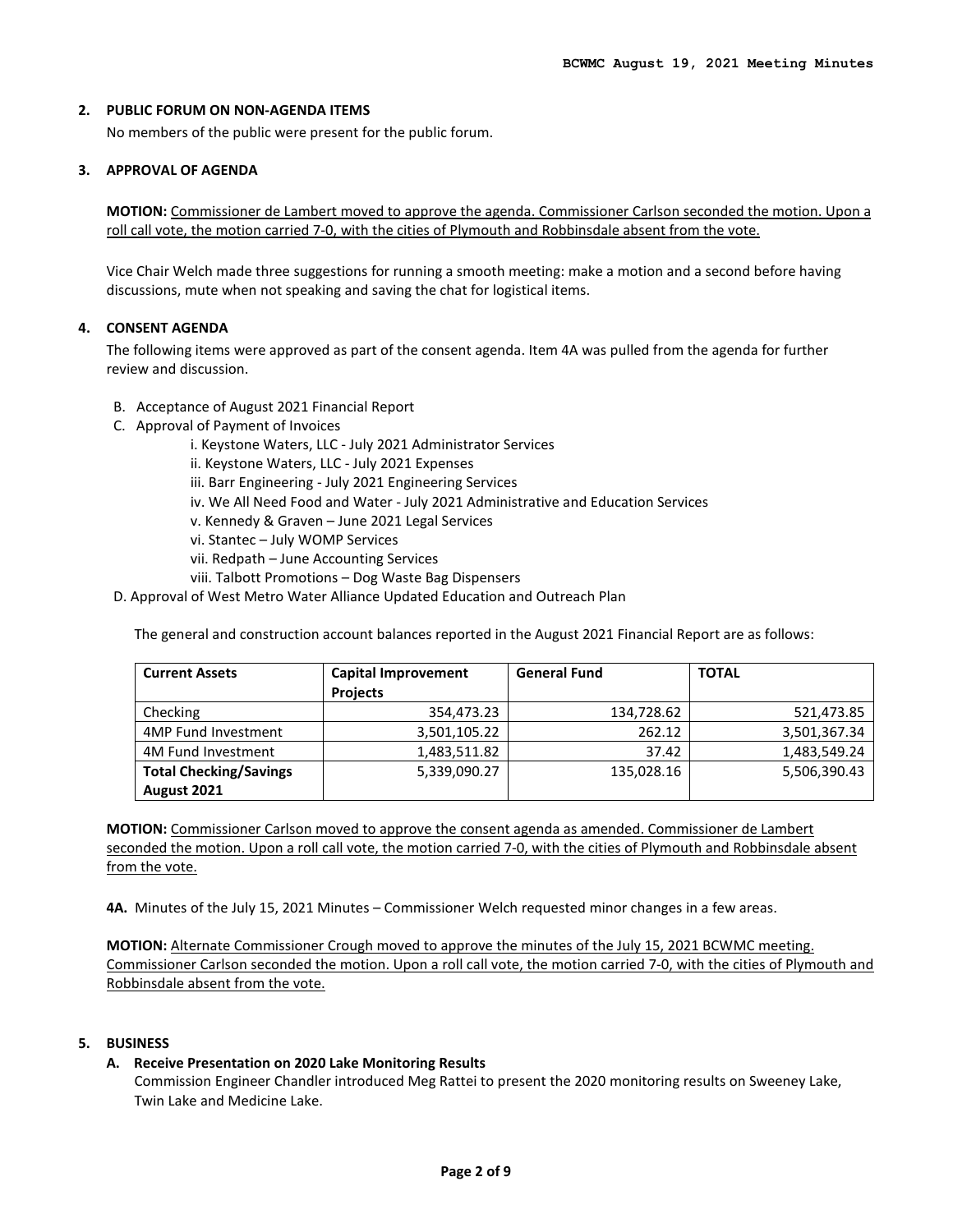# Sweeney Lake

Ms. Rattei summarized the parameters measured. Sweeney Lake has elevated levels of chlorides with levels rising over the years from an average of 208 mg/l in 2017 to 280 mg/l in 2020 in the North Basin. This is failing to meet the MPCA standard. In 2002, average chloride concentrations were 105 mg/l.

Results of 2020 monitoring show that Sweeney Lake met Minnesota Pollution Control Agency (MPCA) and BCWMC water quality standards for Secchi disc depth (a measure of clarity), total phosphorus, and chlorophyll a. Trend analyses show improving water quality with statistically significant decreases in total phosphorus concentrations and increases in water clarity over the last 10 years. The lake met the MPCA maximum standard for chloride but failed to meet the MPCA chronic standard for chloride.

The lake is suitable for many aquatic invasive species such as: for rusty crayfish, faucet snail, zebra mussel, spiny water flea, and starry stonewort and partially meets the suitability requirements for the Chinese mystery snail.

The numbers of plant species and the quality of the plant community improved, phytoplankton numbers declined, and zooplankton numbers declined because fish were better able to see and prey upon zooplankton.

Both the number of plant species in the lake and Floristic Quality Index (FQI) values (a measure of plant species quality) were better than the MNDNR Plant Index of Biotic Integrity (IBI) thresholds.

In the spring of 2020, an herbicide (diquat) was applied within portions of Sweeney Lake to control invasive curlyleaf pondweed. The successful treatment reduced CLP frequency in the lake (two locations in June 2020 compared with 13 locations in June 2017). Other AIS species observed in 2020 were yellow iris, purple loosestrife, reed canary grass, and narrow-leaved cattail. The appearance of yellow iris is concerning because it spreads rapidly and competes with native shoreland vegetation.

[Alternate Commissioner Prom joins the meeting.]

## **Recommendations**

- Identify management measures to reduce chloride runoff from the lake's watershed
- Communicate with landowner to request removal of yellow iris
- Continue to provide education and information to residents and lake users to reduce the chance of AIS introduction.
- Continue water quality and biological monitoring at a 3-year frequency

Alternate Commissioner McDonald Black and acting Chair Welch asked where do we start with reducing chloride? Commissioner Welch asked the city staff where the salt is coming from. It was noted that Highways 55 and 100 drain to the lake. Commissioner Harwell noted that MNDOT is handling salt application well and thought the smaller applicators are the problem. Commissioner Welch added that the elder care facility adjacent to Schaper Pond is a big impervious area. Eric Eckman agreed that road authorities have reduced salt use. He noted all residents and businesses have responsibilities to reduce salt. Golden Valley is reviewing their MPCA MS4 permit and reviewing policies, including those related to chlorides.

Commissioner Carlson asked about how much the new street sweeper has been used. Has it been used Highways 100 and 55? Mr. Eckman responded that the City of Golden Valley doesn't have a high-efficiency sweeper yet (cost sharing of a new sweeper is a 2024 CIP project). He noted that Highways 100 and 55 are operated by MNDOT, so it's unlikely excess salt is being swept. Commissioner Carlson advocated that new sweeper be used.

Commissioner Welch pointed out that communication with the Sweeney Lake Association and the elder care facility would be beneficial. He would like the Administrator to develop a focused chloride reduction effort to reduce chlorides in the Sweeney Lake subwatershed.

Administrator Jester acknowledged that this is important and to more closely identify where the chloride is coming from. She summarized the work the Commission is doing on chlorides including coordinating the Hennepin County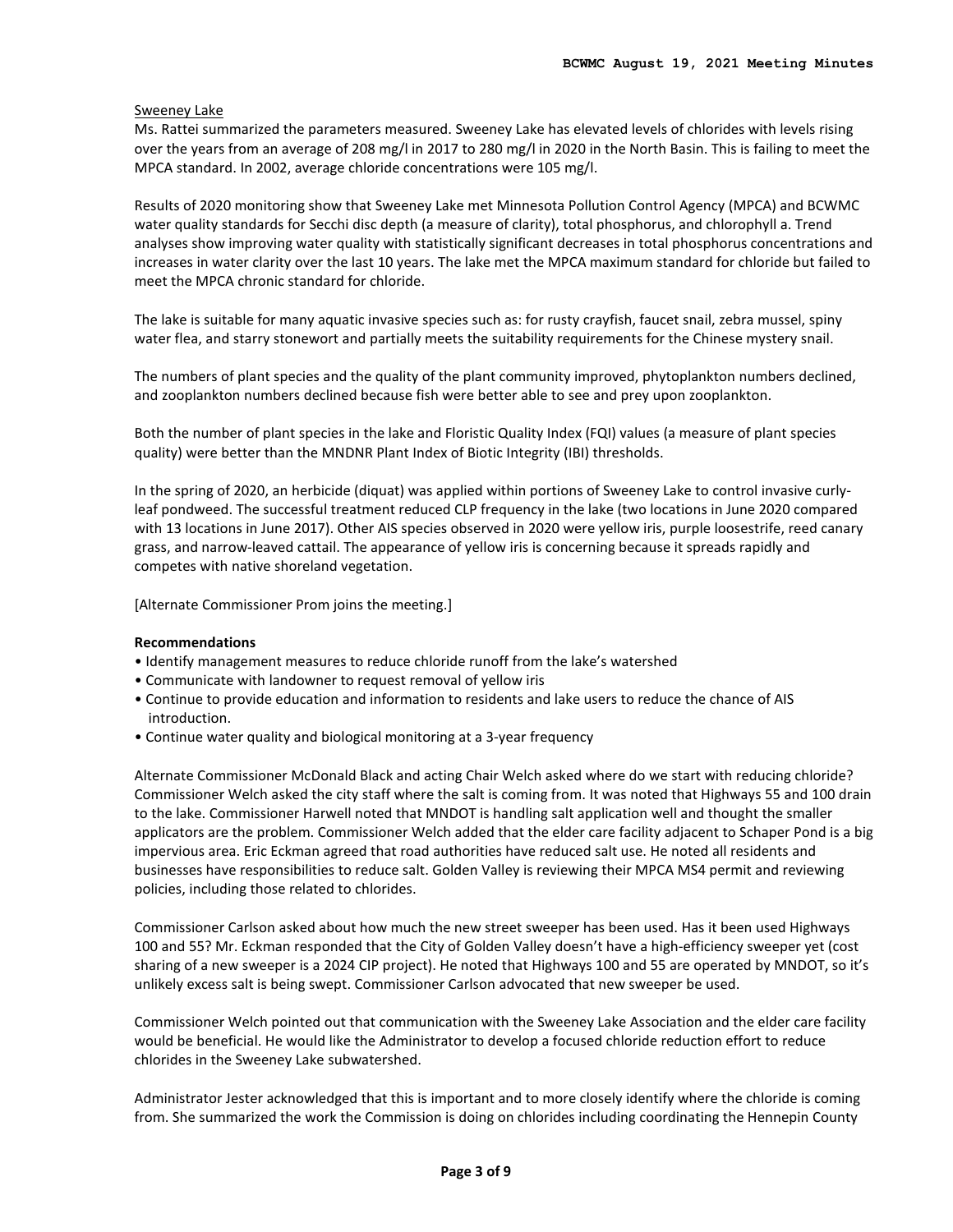Chloride Initiative and the Parkers Lake Chloride Reduction Project. She noted the Isaak Walton League has a program that includes a kit to help educate and monitor salt use.

Commissioner Welch asked that this topic be revisited at a future meeting in the next few months.

Commission Engineer Chandler added that we do have a CAMP volunteer for Sweeney Lake and that perhaps it's possible to add chloride to what is being tested. She also pointed out that Medicine Lake has a lot of highways around it but chloride levels are lower. That could be because of the lake size.

## Twin Lake

Ms. Rattei reported that chloride levels met standards but did go up slightly between 2017 and 2020. The total phosphorus easily met the MPCA standard and the trend is no change. Chlorophyll-a met MCPA standards and shows a statistically insignificant declining trend. Water clarity also met MCPA standards and shows a statistically insignificant improving trend.

Both the number of plant species in the lake and Floristic Quality Index (FQI) values, a measure of plant species quality, were better than the Minnesota Department of Natural Resources Plant Index of Biotic Integrity (IBI) thresholds. The 2020 summer average zooplankton numbers were the highest to date, a favorable change for the lake.

Aquatic invasive species (AIS) observed in 2020 were curly-leaf pondweed, purple loosestrife, reed canary grass, and narrow-leaved cattail.

Like Sweeney Lake, the lake is suitable for many aquatic invasive species such as: for rusty crayfish, faucet snail, zebra mussel, spiny water flea, and starry stonewort and partially meets the suitability requirements for the Chinese mystery snail.

#### **Recommendations**

- Continue to provide education and information to residents and lake users to reduce the chance of AIS introduction.
- Continue water quality and biological monitoring at a 3-year frequency

Commission Engineer Chandler mentioned that there was an alum treatment in 2015 that was very effective and that is what is keeping the lake in good condition. There was another treatment planned but it is not needed yet. Commissioner Harwell asked that the Twin Lake alum treatment be added to our "library of information" regarding alum treatment.

#### Medicine Lake

Ms. Rattei reported that in 2020, Three Rivers Park District monitored Medicine Lake for water chemistry (nutrients, chlorophyll a, chloride), water clarity and dissolved oxygen, temperature, and specific conductance, as well as macrophytes (aquatic plants). In 2020, BCWMC partnered with TRPD to add phytoplankton and zooplankton to the monitoring program.

Notably, total phosphorus levels in 2020 met MPCA and BCWMC standards. This is the only year on record that the lake met total phosphorus standards, but the data shows a statistically insignificant declining trend.

Results of 2020 monitoring show that Medicine Lake met the applicable MPCA and BCWMC water quality standards for Secchi disc and total phosphorus, but did not meet the MPCA and BCWMC water quality standard for chlorophyll-a. Trend analyses show no significant change in water quality over the last 10 years.

Zebra mussels were first found in 2017, and over the past few years, they have spread and increased in number. Curly-leaf pondweed was treated in 2020 but curly-leaf pondweed was present in many locations in areas outside of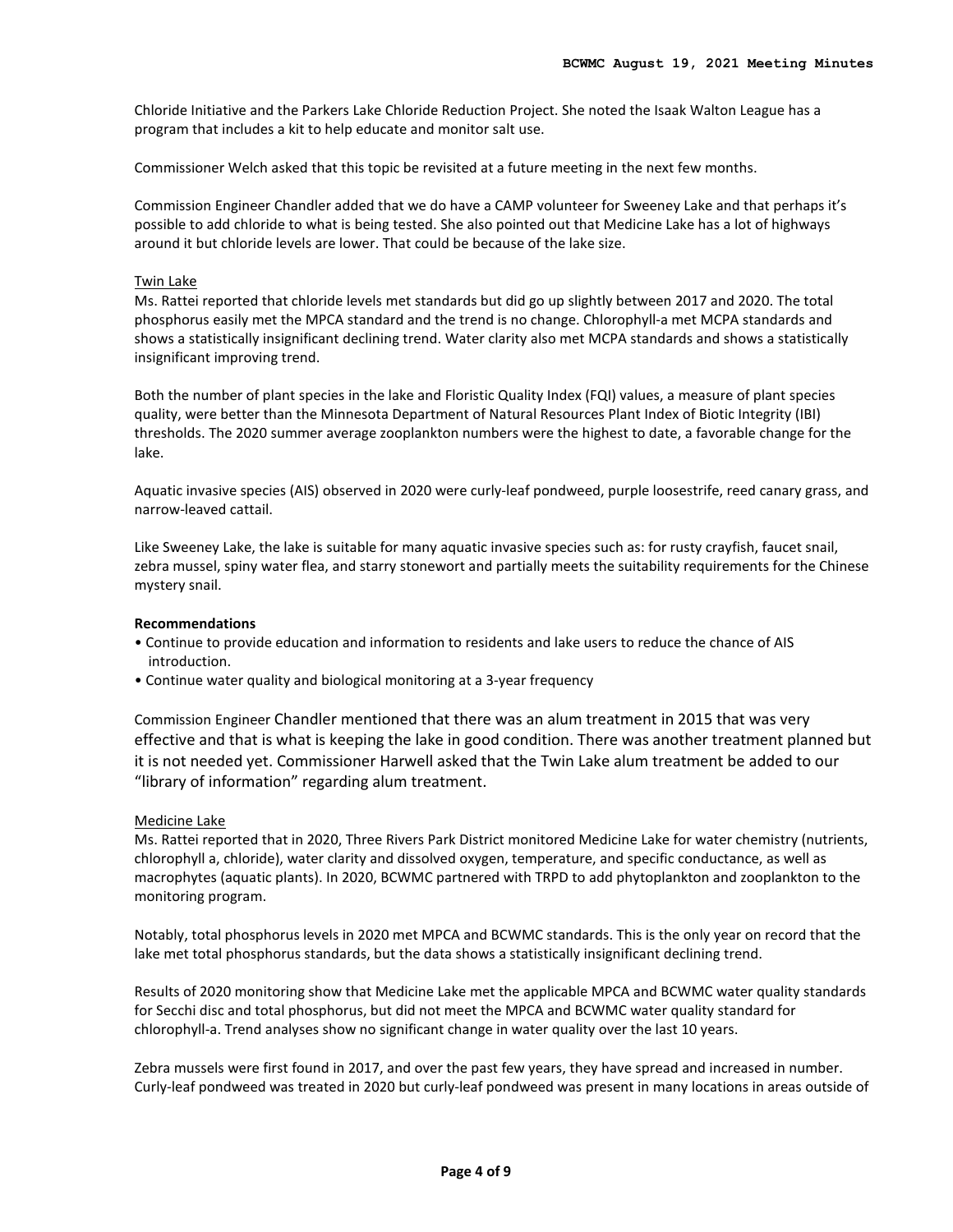the treatment area. Starry stonewort was discovered in 2018 and is expanding around the lake. Despite efforts by MNDNR to treat for starry stonewort for 3 years, it is still spreading.

In 2020 there were four invasive species recorded: curly-leaf pondweed, Eurasian watermilfoil, starry stonewort, and zebra mussels. Zebra mussels eat so much algae that there may not be enough for other copepods.

Medicine Lake is impaired for fish, but the higher IBI score shows improvement.

### **Recommendations**

- Consider an alum treatment to reduce internal loading and improve water quality.
- Consider completing a Vegetation Management Plan for the lake.
- Assess feasibility of a partial lake drawdown to expose the littoral lake bed to a winter freeze, freezing out curlyleaf pondweed plants and turions (reproductive structures that act like seeds). If feasible and implemented, we recommend working with MNDNR and the Minnesota Aquatic Invasive Species Research Center to monitor impacts of the winter freeze on zebra mussels and starry stonewort.
- Complete an annual herbicide treatment of CLP to reduce total phosphorus loading during plant die off in midsummer.
- Complete an annual herbicide treatment of starry stonewort to reduce abundance near the boat launch and help minimize its spread.
- Continue water quality and biological monitoring at a 3-year frequency

Commissioner Welch asked the administrator how we take a holistic approach to Medicine Lake management. There was discussion about possibly needing a task force. It was acknowledged that the monitoring data are important to be used to inform management decisions. Administrator Jester suggested collaborating with others (like TPRD, cities of Plymouth and Medicine Lake, and MAISRC) and creating an organized effort. It was noted the BCWMC has an AIS rapid response plan in place and has an APM/AIS budget line.

There was discussion about performing a lake drawdown this year due to the lake's very low water levels and discussion on curly-leaf pondweed treatment locations. However, it was noted that a vast majority of lakeshore owners must agree to the drawdown project and that this is large undertaking that's not possible this year.

Alternate Commissioner Prom offered that the first step should be developing a lake vegetation management plan.

There was consensus that a lake vegetation management plan is a good first step. Commissioner Welch noted he could help determine if a starting a task force is a good idea. Ben Scharenbroich would like to be involved in Medicine Lake discussions. Commissioner Carlson would also like to be involved.

[agenda reordered]

#### **C. Consider Approval of Recommendations from Technical Advisory**

The TAC met on July 29th to discuss adoption of a new XP-SWMM model and possible implementation of CIP components by the city of Plymouth at the Four Seasons Mall site, among other minor topics.

Mark Ray reviewed the TAC memo recommendations for the XP-SWMM Model:

- The TAC recommends that the BCWMC direct Commission Engineers to begin the process of updating the H&H model in 2021, starting with the model recently prepared for FEMA (the "storage maintained" version), and complete the update and adopt the updated model as the Commission's official H&H model in 2022. (Work in 2021 would be covered under the Surveys and Studies budget line; the proposed 2022 Operating Budget already includes this modeling work). The Commission Engineers would start by requesting that cities submit 2019 – 2021 data on landscape changes, developments, or projects that would impact the model.
- The TAC recommends that the Commission Engineers annually request that cities submit data for future model updates and that model updates be scheduled not on a regular timeline, but once every few to several years, depending on the amount of new data and changing conditions.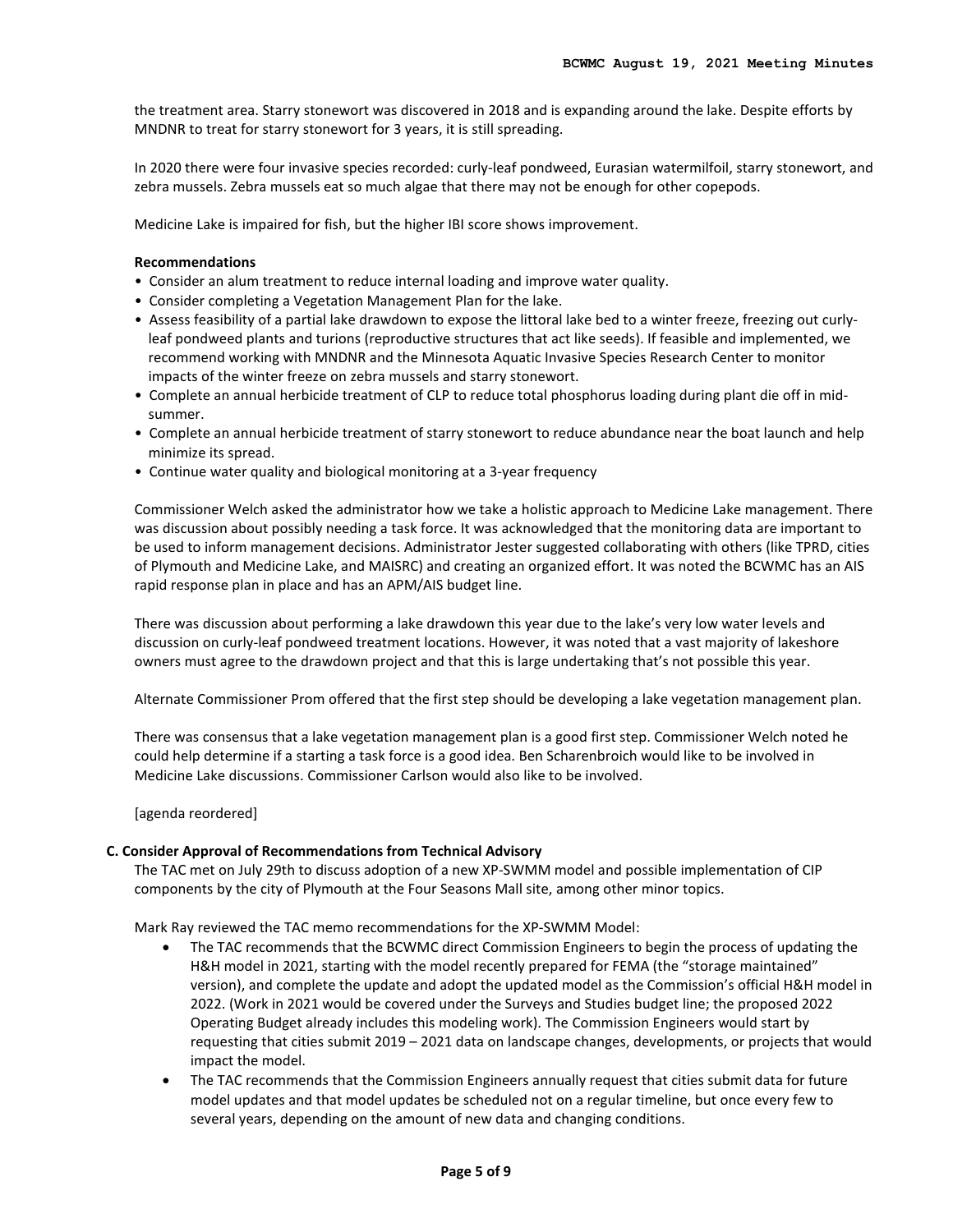• The TAC recommends that the Commission's Operating Budget include an annual, steady budget for model maintenance to save for years when the more time-consuming (i.e., expensive) model updates are needed and to minimize significant fluctuations in the budget.

Commission Engineer Chandler reminded the group that the current official model (Phase 2) is based on 2015 data. The Commission Engineers updated that model with data current through 2018 to create a new model for FEMA, under an MNDNR grant (the FEMA model). The Commission Engineer would update the FEMA model with the most current data such as new developments, redevelopment, crossings, new surveys, etc. to create the Commission's new official model. There was agreement that it makes sense to update the model.

[Commissioner Harwell departs the meeting; Alternate Commissioner McDonald Black becomes Golden Valley voting member.]

**MOTION:** Alternate Commissioner Crough moved to approve the TAC recommendations 1A, 1B, 1C. Commissioner de Lambert seconded the motion.

It was noted that Commissioner Harwell attended the TAC meeting and had concerns about the schedule for updating the model moving forward. Administrator Jester read Commissioner Harwell's comments from the Zoom chat window including having a loose plan for updating the model creates a potential for many problems – administratively for the cities and for maintaining the integrity of the model as staffing changes happen.

Alternate Commissioner McDonald Black voiced her agreement with Commissioner Harwell and advocated for scheduling regular updates to the model.

Commission Engineer Chandler noted that during the TAC meeting, there was much discussion about how often to update the model including ideas ranging from once every 3 years to once every 10 years. At the end of the discussion there seemed to be consensus that the model should be updated when there are significant changes in the watershed to warrant an update. She noted that she feels comfortable that after reviewing the data submitted annually by the cities, that the Commission Engineers would be able to make a recommendation on whether or not it was time to update the model. She expressed that updating the model once every ten years isn't wise and that once every 3 to 5 years would work better.

TAC Chair Ray, when asked his opinion, noted that the TAC recommendation was intentionally kept fluid in order to allocate some budget annually to model updates, but to maintain flexibility to address other issues and schedule model updates only when warranted by the data.

Alternate Commissioner McDonald Black expressed concern about not at least scheduling a regular interval to formally check on possible model update needs. There was further discussion about the timing and cost of future model updates.

## **VOTE:** Upon a roll call vote, the motion carried 8-0, with the city of Robbinsdale absent from the vote.

Commissioner Welch noted that this topic should be revisited at the next TAC meeting.

## **BREAK**

## **B. Consider Approval of 90% Design Plans for Parkers Lake Drainage Project and Mt. Olivet Stream Restoration Project**

At the June 2020 meeting, the BCWMC conditionally approved the 60% design plans for the 2021 Mount Olivet Stream Restoration and Parkers Lake Drainage Improvement Projects which were prepared by WSB, the city of Plymouth's consulting engineers. Commission Engineer Chandler walked through the review memo and noted that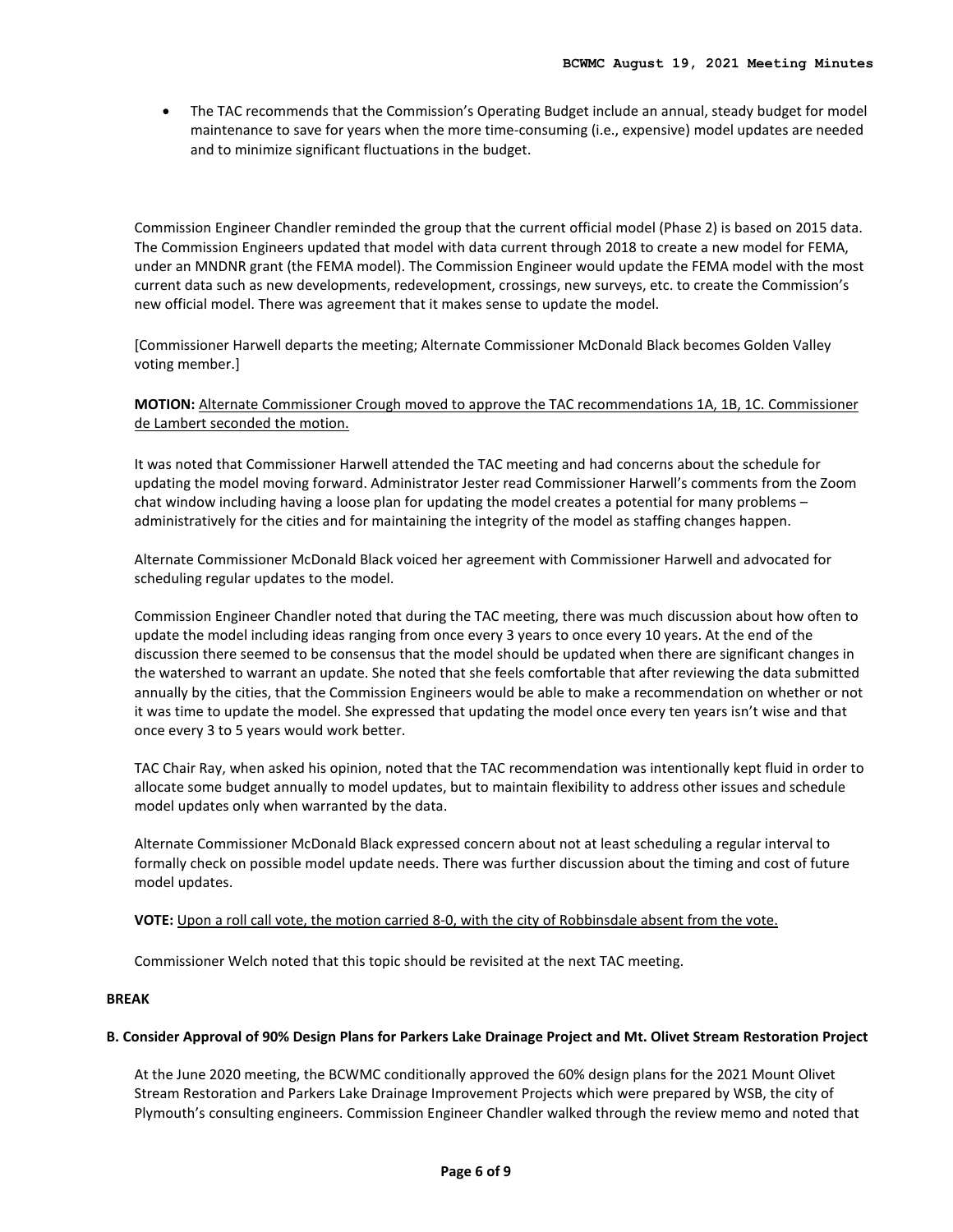the memo includes the responses to all comments from the review of the 60% plans and that the Commission Engineers agreed with the responses. She recommended conditional approval of the 90% plans with minor comments, namely erosion and sediment control.

Commissioner Welch asked about a comparison with a prior cost estimate. It was noted that the cost estimate is within the feasibility study's estimate.

TAC member Ben Scharenbroich noted that the optional culvert crossing of the Mt. Olivet stream was removed from the plans because the property owners don't want to pay for it. Mr. Scharenbroich expected the project to go out for bid in October or November.

**MOTION:** Commissioner Fruen moved to approve the 90% Design Plans for Parkers Lake Drainage Project and Mt. Olivet Stream Restoration Project with Commission Engineer's comments. Commissioner de Lambert seconded the motion.

Commissioner Welch expressed concern about potentially having more riprap than expected and about the class of rip rap used. Engineer Chandler and Mr. Scharenbroich explained that the larger stones are appropriate for the expected flow velocities and will limit the amount needed. Commissioner Welch also asked who will oversee the tree clearing. Mr. Scharenbroich clarified that city staff will oversee it.

**VOTE:** Upon a roll call vote, the motion carried 8-0, with the city of Robbinsdale absent from the vote.

# **C. Consider Approval of Recommendations from Technical Advisory Committee (continued)**

TAC chair, Mark Ray, reviewed TAC recommendations related to the implementation of CIP projects at Four Seasons Mall. He explained that the first recommendation is to start work on a detailed agreement to start the process to design and build the CIP project components that the Commission had previously approved. He indicated that what is important to note is that 100 pounds of total phosphorus will be captured with the project components as originally planned.

Commissioner Welch commented that this an unusual and creative approach – to build a CIP project ahead of future redevelopment. Administrator Jester restated that an agreement with the city would be necessary. She reminded the Commission that the 90% plans had already been approved and may not need to be reviewed by the Commission Engineer again. Mr. Scharenbroich echoed Administrator Jester in trying to minimize engineering costs that the Commission would incur.

Commissioner Welch asked Commission Engineer Chandler for her opinion. She stated that the "devil is in the details" and it depends on if or how much the original plans are changed. Mr. Scharenbroich explained that the majority of the water comes from the north and is already routed into the new pond area and wetland restoration area. Engineer Chandler brought up several points and Commissioner Welch acknowledged there were still issues to work out.

[Commissioner Fruen departs the meeting.]

**MOTION:** Commissioner Welch moved to approve the following:

- The Commission enter an agreement with the city of Plymouth to construct the previously approved BMPs, provide CIP-fund reimbursement for construction with review and approval of the 90% plans by the Commission.
- No BCWMC funding will be used to create storage or water quality benefits that would be required of any proposed development.
- The current impervious surface area of 11.93 acres be set as the "existing condition" upon which future stormwater management requirements would be based, with a sunset clause of 20 years.

Commissioner Prom seconded the motion.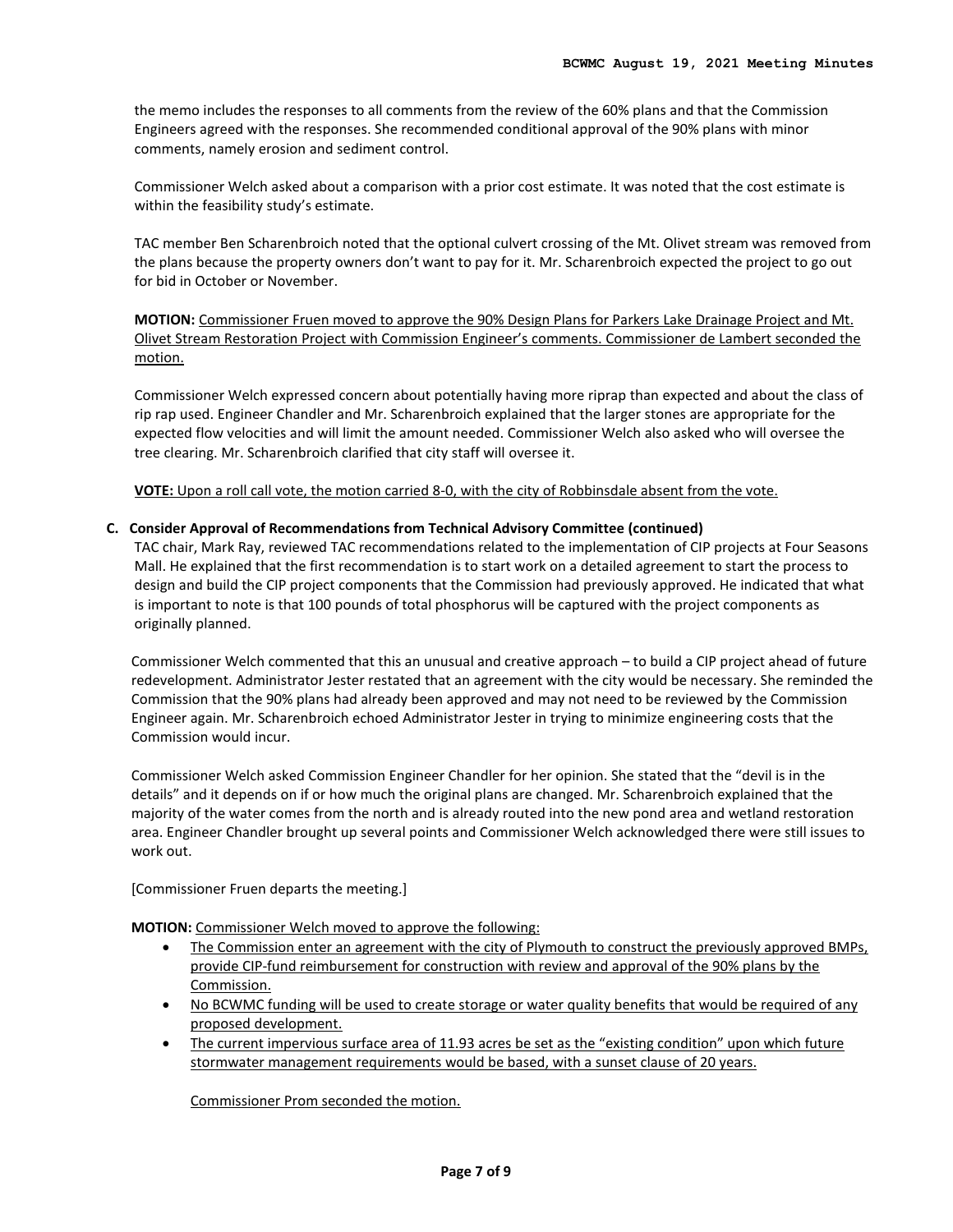Commissioner Welch noted that the Commission should be flexible in the terms of the agreement with how stormwater management pollutant removal is "divvyed up" between the CIP components implemented by the city and the future redevelopment.

Alternate Commissioner McDonald Black asked about the cost per pound was to remove phosphorus. Commission Engineer Chandler quickly reviewed the 90% plan review memo looking for that figure but couldn't find it.

Alternate Commissioner Prom weighed in that the city won't tear down the building now because of the disincentive for future development.

**VOTE:** Upon a roll call vote, the motion carried 6-1, with the Cities of Minnetonka and Robbinsdale absent from the vote and Golden Valley voting against.

[Alternate Commissioner Prom departs the meeting.]

# **D. Consider Approval of 2022 BCWMC Operating Budget**

At the June meeting, the Commission approved the proposed BWCMC Operating Budget and city assessments for 2022. The proposed budget and assessments were sent to all member cities at the end of June with requests for comments to be submitted by August 1st. Administrator Jester did not receive comments from any city. Staff recommends approval of the 2022 budget and city assessments as approved in June. Alternate Commissioner McDonald Black reminded the Commission that BCWMC had low increases in the past couple of years, and the proposed 2022 budget includes using funds from the TMDL budget to keep down the budget increase, but will likely have to have larger increases coming in future years.

**MOTION:** Commissioner Carlson moved to approve the 2022 BCWMC Operating Budget as presented**.** Commissioner Anderson seconded the motion. Upon a roll call vote, the motion carried 6-0, with the cities of Minnetonka, Plymouth, and Robbinsdale absent from the vote.

## **E. Consider Approval of Minor Amendment to Watershed Management Plan**

In April, the BCWMC submitted a proposed minor plan amendment to review agencies and held a public hearing in May. The purpose of the amendment is to update the Capital Improvement Program by adding five projects and removing one project. There were no comments from review agencies (except to commend the Commission for maintaining an updated CIP) and the Hennepin County Board approved the amendment at its August 10th meeting. At the public hearing in May, the Commission heard comments from a Plymouth resident who had questions about how CIP projects are selected and consideration of the cost benefits of projects. He requested more transparency on the CIP process. Administrator Jester is currently drafting a fact sheet outlining the BCWMC CIP process for use on the website and during future CIP updates and plan amendment procedures. Staff recommends approval of the plan amendment.

**MOTION:** Commissioner Welch moved to approve the Minor Amendment to Watershed Management Plan with the location of item BC-12 be added to the description. Commissioner Carlson seconded the motion. Upon a roll call vote, the motion carried 6-0, with the cities of Minnetonka, Plymouth, and Robbinsdale absent from the vote.

Commissioner Carlson noted that he would like the Golden Valley Street sweeper cost share project moved to an earlier year.

## **F. Discuss Potential MAWD Resolutions**

At the July meeting, the Commission was asked if there were any ideas for resolutions that could be considered by the MN Association of Watershed Districts (MAWD) for their annual resolutions process. No new ideas for resolution were brought forward at that time, but commissioners were given a month to consider ideas. Resolutions are due September 1st.